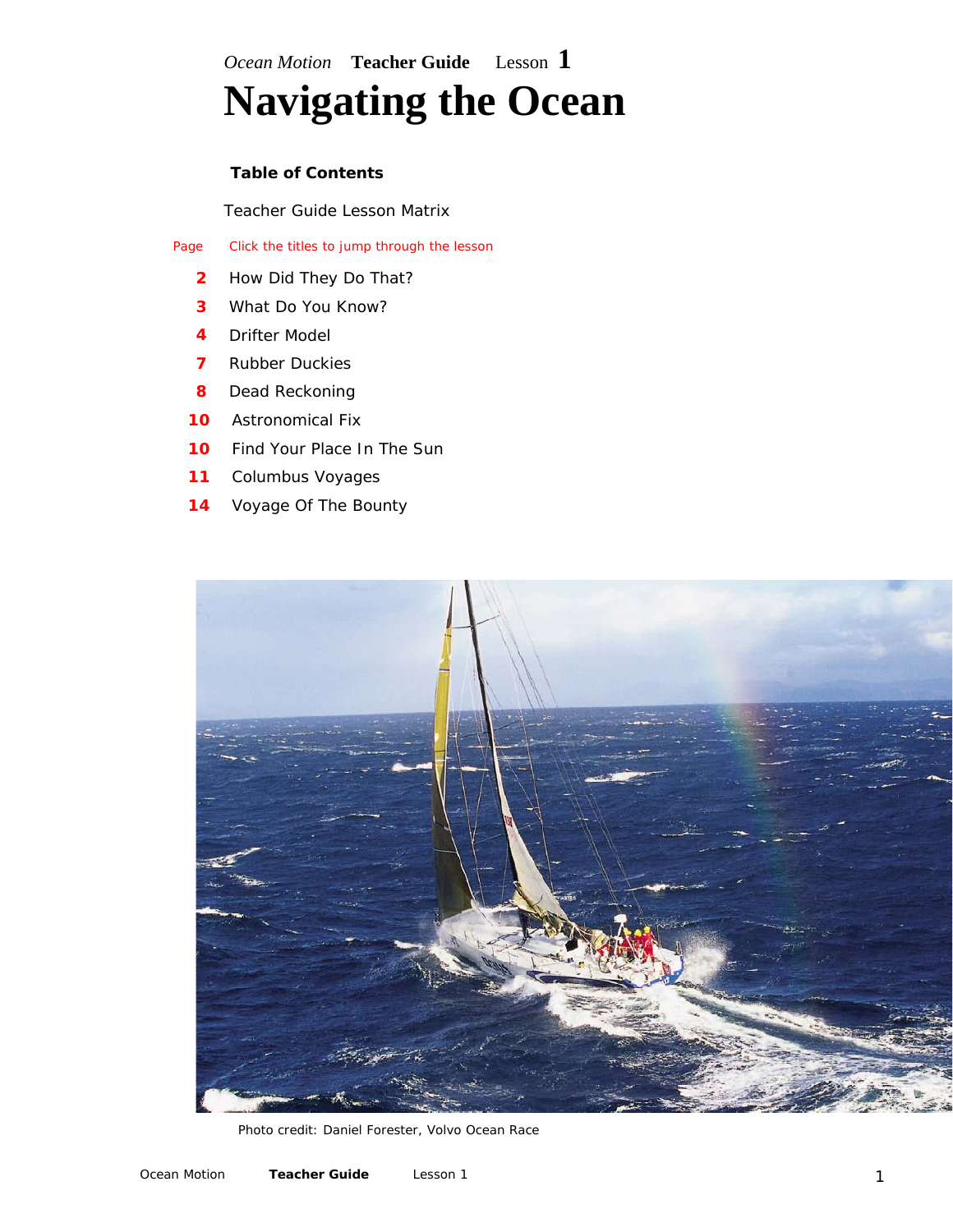<span id="page-1-0"></span>

| <b>Lesson Objectives Summary</b>                                                    | <b>Performance Tasks</b>                                                                                                                                             |
|-------------------------------------------------------------------------------------|----------------------------------------------------------------------------------------------------------------------------------------------------------------------|
| To explain how ocean surface currents<br>affect the path of floating objects.       | Create and conduct an experiment with a<br>computer model that investigates the path of<br>drifting objects around the world.                                        |
| To describe how early mariners navigated<br>the ocean based on speed and direction. | Describe how early mariners measured speed<br>and direction.                                                                                                         |
| To track Columbus's first voyage to<br>America.                                     | Manipulate and collect data from a visualizer<br>that uses Columbus's observed speeds and<br>headings and accounts for magnetic<br>declination and surface currents. |
| To describe the role of ocean explorers in<br>gathering scientific information.     | Search Captain William Bligh's journal for his<br>magnetic variation measurements and<br>compare them to a computer model.                                           |

Internet access and the Math and Physics

**Materials: Number of Pages:** 16 Student Guide (PDF file) **Grade Level:** High School, Level 1 Computer with web browser **Courses Supported:** Earth Science, History,

**Glossary:** controls, data, dead reckoning, hypothesis, independent variable, laminar flow, latitude, longitude, magnetic declination, model

# **Introduction: How Did They Do That?**



"Historians believe that [Pacific Islanders](http://www.mariner.org/educationalad/ageofex/polynesia.php) explored the entire South Pacific well before the era of recorded history. Historians speculate around 2500 B.C., Southeast Asians began to migrate throughout the Pacific.<sup>1</sup>" Their 30.5 meter long canoes, shown on the left, were navigated by men who were taught from childhood to decipher nautical information including star positions, ocean currents, wave echoes, prevailing winds, and the habits of migratory birds. "More than 1,300 years ago, [Polynesian](http://www.oceanmotion.org/html/background/timeline1-1000.htm) explorers set out

from Havai'i (now Raiatea, in the Society islands) in great double-hulled canoes to cross the vast unknown expanse of the North Pacific Ocean. By chance, they discovered and subsequently colonized, the Hawaiian Islands. A long canoe voyage across the uncharted ocean must have required an exceptional degree of navigational skill. By observing the stars, winds and currents, ancient navigators could approximate their geographic position. $2\pi$ 

Ocean surface currents have played an important role in navigation from ancient times, through the exploration of the world by sail to present day shipping. Today, most ships are propeller-driven and less dependent on the winds, but all ships benefit significantly when carried by ocean surface currents.

In Lesson 1, students will experiment with the effects of ocean surface currents on drifting objects. Students use a simple computer model to investigate the movements of objects drifting on the ocean surface. Students will also learn how [Columbus](http://www.oceanmotion.org/html/background/timeline1500.htm) sailed to the new world using tools such as a compass, an astrolabe, an hourglass, maps, and charts, dead reckoning, winds and currents. Students will read Captain William Bligh's journal and find out how he survived after the mutiny on his ship the Bounty, when he was set to sea, in a small boat, near Tahiti without any instruments.<br><sup>1</sup> [Adapted with permission from the Mariners Museum](http://www.mariner.org/educationalad/ageofex/polynesia.php)

<sup>2</sup> The Blue Planet, An Introduction to Earth System Science", B. Skinner, S. Porter, D. Botkin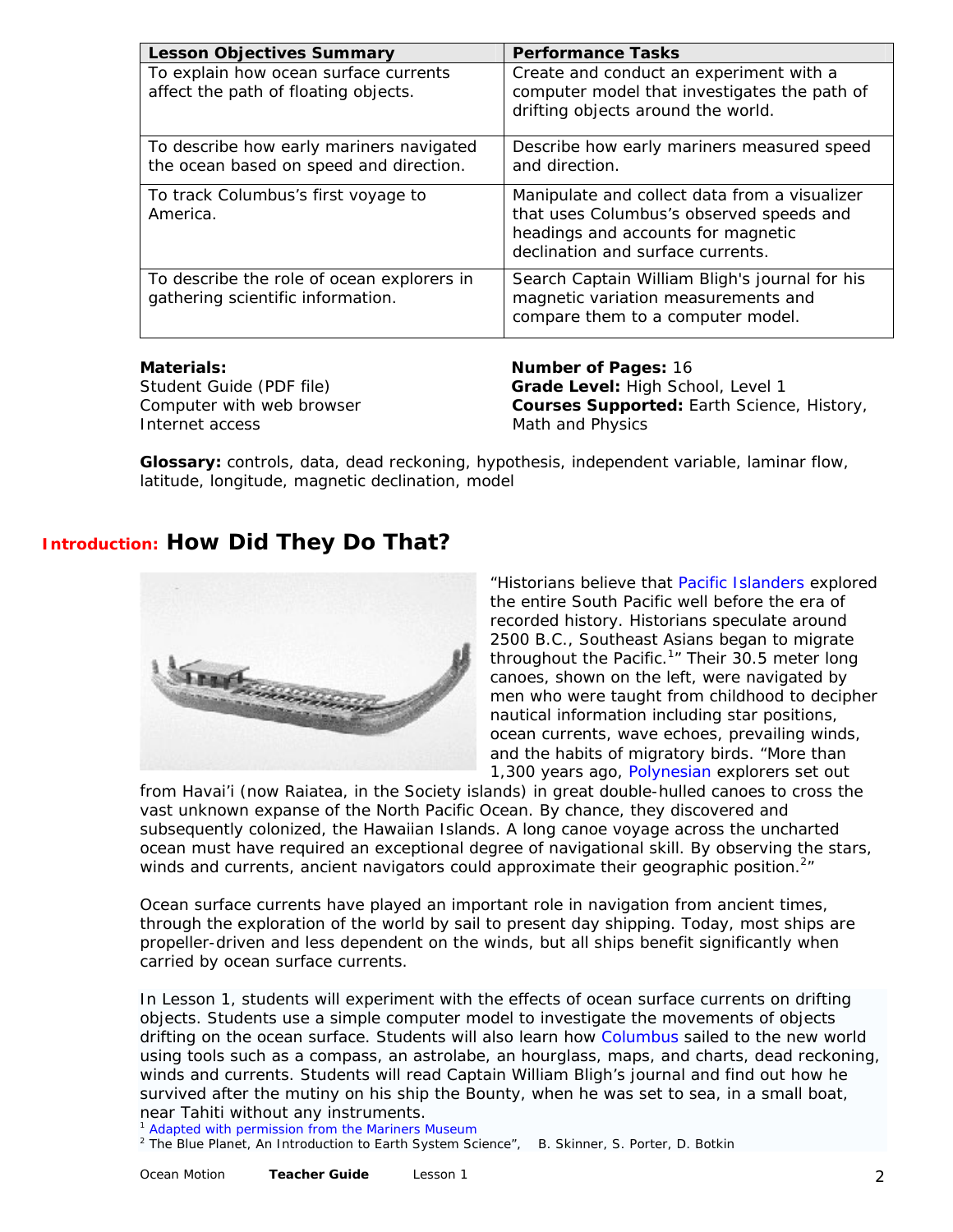Ouiz

<span id="page-2-0"></span>Students are asked to take an online consisting of eight questions. When they submit their responses online, a pop-up window appears that shows the correct response to each question and provides additional, clarifying information. All eight questions, the correct responses, and additional information are provided below.

Engagement activities such as this one are typically *not graded*.

| True or<br><b>False</b>             | <b>Statement</b>                                                                                                                                                                                                                                                                                                                                                         |
|-------------------------------------|--------------------------------------------------------------------------------------------------------------------------------------------------------------------------------------------------------------------------------------------------------------------------------------------------------------------------------------------------------------------------|
| 1<br><b>FALSE</b><br>$\blacksquare$ | A westerly wind blows towards the west.<br>Winds are named according to the direction from which they blow. A westerly<br>wind blows from the west in an eastward direction.                                                                                                                                                                                             |
| 2<br><b>TRUE</b>                    | A compass is a magnet that can freely rotate.<br>A compass is a magnet balanced on a pivot with ends labeled N and S. The N<br>end is the north-seeking pole of the magnet and it points towards Earth's<br>north magnetic pole. The pole is near, but not at, the north geographic pole.<br>The geographic pole is along the Earth's axis of rotation.                  |
| 3<br><b>FALSE</b><br>$\blacksquare$ | A compass points to the north geographic pole. A compass points<br>towards the Earth's magnetic poles, which do not generally coincide with the<br>Earth's geographic poles, which are along the Earth's axis of rotation.                                                                                                                                               |
| 4<br><b>FALSE</b>                   | Chicago, III., and New Orleans, La., are at similar latitudes but very<br>different longitudes. Latitude measures how far north or south a location is<br>relative to the Equator. Longitude measures how far east or west a location is<br>relative to Greenwich, England. Philadelphia, Pa, and Lima, Peru, are<br>approximately the same distant west of Greenwich.   |
| 5<br><b>TRUE</b>                    | Tokyo, Japan and San Francisco, Calif. are at similar latitudes but very<br>different longitudes. Latitude measures how far north or south a location is<br>relative to the Equator. Longitude measures how far east or west a location is<br>relative to Greenwich England. San Francisco and Tokyo are approximately the<br>same distance north of the Equator.        |
| 6<br><b>FALSE</b>                   | Philadelphia, Pa., and Lima, Peru, are at similar latitudes but very<br>different longitudes.<br>Latitude measures how far north or south a location is relative to the Equator.<br>Longitude measures how far east or west a location is relative to Greenwich<br>England. Philadelphia, Pa., and Lima, Peru, are approximately equally distant<br>west from Greenwich. |
| <b>FALSE</b>                        | Solar noon is when the local time is 12:00 noon (between 11:00 AM<br><b>and 1:00 PM).</b> Solar noon is the time when the Sun is highest in the sky<br>above the horizon. A local time of 12:00 noon is not set by the Sun but by<br>time zone boundaries.                                                                                                               |
| 8<br><b>FALSE</b>                   | Sailing ships always sailed in the same direction as ocean surface<br>currents. Sailing ships use wind in their sails to move downwind or upwind.<br>They do not always follow ocean currents. Currents can speed a ships journey<br>so a crew tries to find favorable currents for long voyages.                                                                        |
| 100                                 | Overall Score (%)                                                                                                                                                                                                                                                                                                                                                        |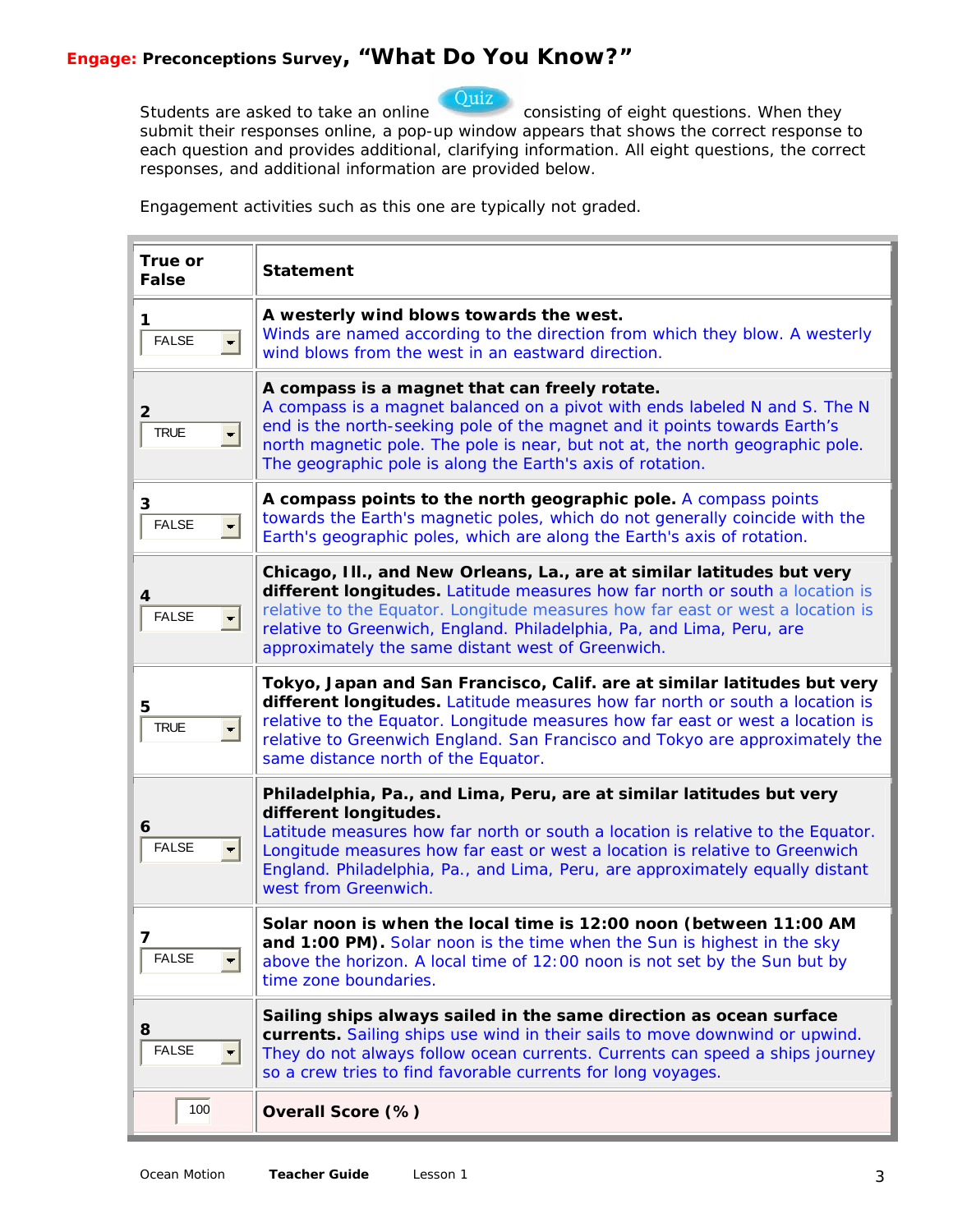<span id="page-3-0"></span> **Explore: A Drifter Model** *How do ocean surface currents affect the motion of floating objects?* 

Propelled by winds, and steered by Earth's rotation and gravity, the waters in the world's ocean are constantly in motion. Water moves horizontally (east, west, north and south) and vertically (sinking and rising). The following investigation focuses on the horizontal circulation of water at the ocean surface. The waters of the ocean are stratified by gravity so that water found at greater depths is typically denser (colder, saltier) than surface waters. This stratification inhibits mixing of the layers and decouples surface motion from the deeper waters. A simplistic model for surface currents would imagine them as a thin layer of circulating ocean water above more static, deeper layers.

### **What is a Drifter Model?**

In order to experiment with drifting objects carried by ocean surface currents, you will use a computer model. The model uses historical monthly, [ship drift data,](http://www.oceanmotion.org/html/gatheringdata/shipdrift.htm) which was gathered about ocean surface current circulation and simple physics equations of motion to predict drifter motion. The [OSCAR](http://www.oceanmotion.org/html/resources/oscar.htm) visualizer, located in this site, contains more recent and accurate sources of ocean surface current data. OSCAR data is used in other lessons.

The drifter database consists of the following values for locations on the ocean surface:

- East-west (zonal) mean velocity component, **u**, and an estimate of its variability.
- North-south (meridional) mean velocity component, **v**, and an estimate of its variability.

For example, a value for **u** in a specific month and location might be 0.3 meters/second with a variability of 0.1 meters/second. In simple terms, the mean or average zonal current moved eastward at 0.3 meters (about 1 foot) in one second, on any given day. The actual current might vary by 0.1 meter per second above and below this value. Commonly observed zonal currents might fall in the range 0.2 to 0.4 meters/second.

Click *[Ship Drift Model](http://www.oceanmotion.org/html/resources/drifter.htm)* to link to the model on your computer. This model accounts for the circulation of currents and does not include effects of wind/waves or the dynamics of the floating object. The drifter is imagined as a small object floating at the surface, with a density near that of seawater. The model does not apply to sailing or motorized ships.

The *Ship Drift Model* page, shown on the right, displays a map of the world with arrows



depicting the mean or average direction of currents at the ocean surface. The current patterns are fairly complex and show the effects of continental landmasses. The arrows indicate the direction of the current and the arrow colors indicate the speed of the current. Below the map, there is a color scale that provides the key for converting each yellow, green, red, or blue arrow to a speed in meters per second.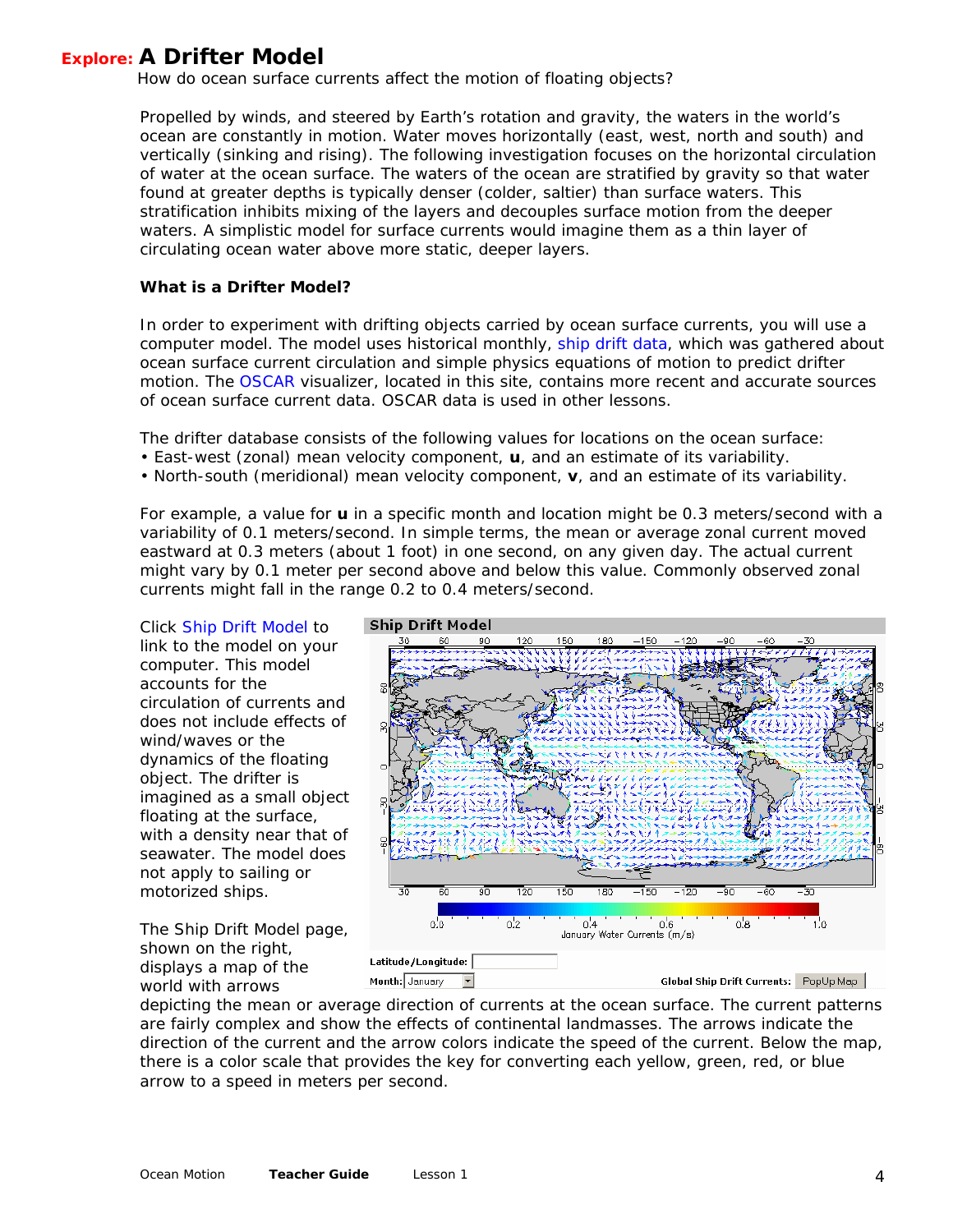**1.** Look carefully at the image below (or on your computer screen), to find the speeds corresponding to colored arrows. Ask students to fill in the empty boxes with current speeds.

| Arrow<br>Color | Dark<br>Blue | Light<br>Blue | Green | Yellow | Orange | Red  | Dark Red |
|----------------|--------------|---------------|-------|--------|--------|------|----------|
| Current        |              |               |       |        |        |      |          |
| Speed          |              | 0.4           | 0.5   | 0.6    | 0.7    | 0.85 | 1.0      |
| (m/s)          |              |               |       |        |        |      |          |

## **Ship Drift Model**



### **Using the Ship Drift Model on your computer**

Look at the bottom of the data visualizer. There are three options, 1. Latitude/longitude, 2. The month selection and 3. The Pop-up Map.

• To find the latitude and longitude of a point on the map, roll the mouse over the map. The latitude and longitude for that point will appear in the box at the bottom of the currents map.

• To view currents in greater detail, choose a month from the drop-down menu on the left, then click the Pop-up Map button on the right and a large, zoom able map will pop up in a separate window. The Pop-up map will be helpful in tracing surface current circulation.

• To start your drifters voyage, move the computer mouse cursor over the ocean and click on the map. A second window with a map showing the tracks of five drifters will pop up.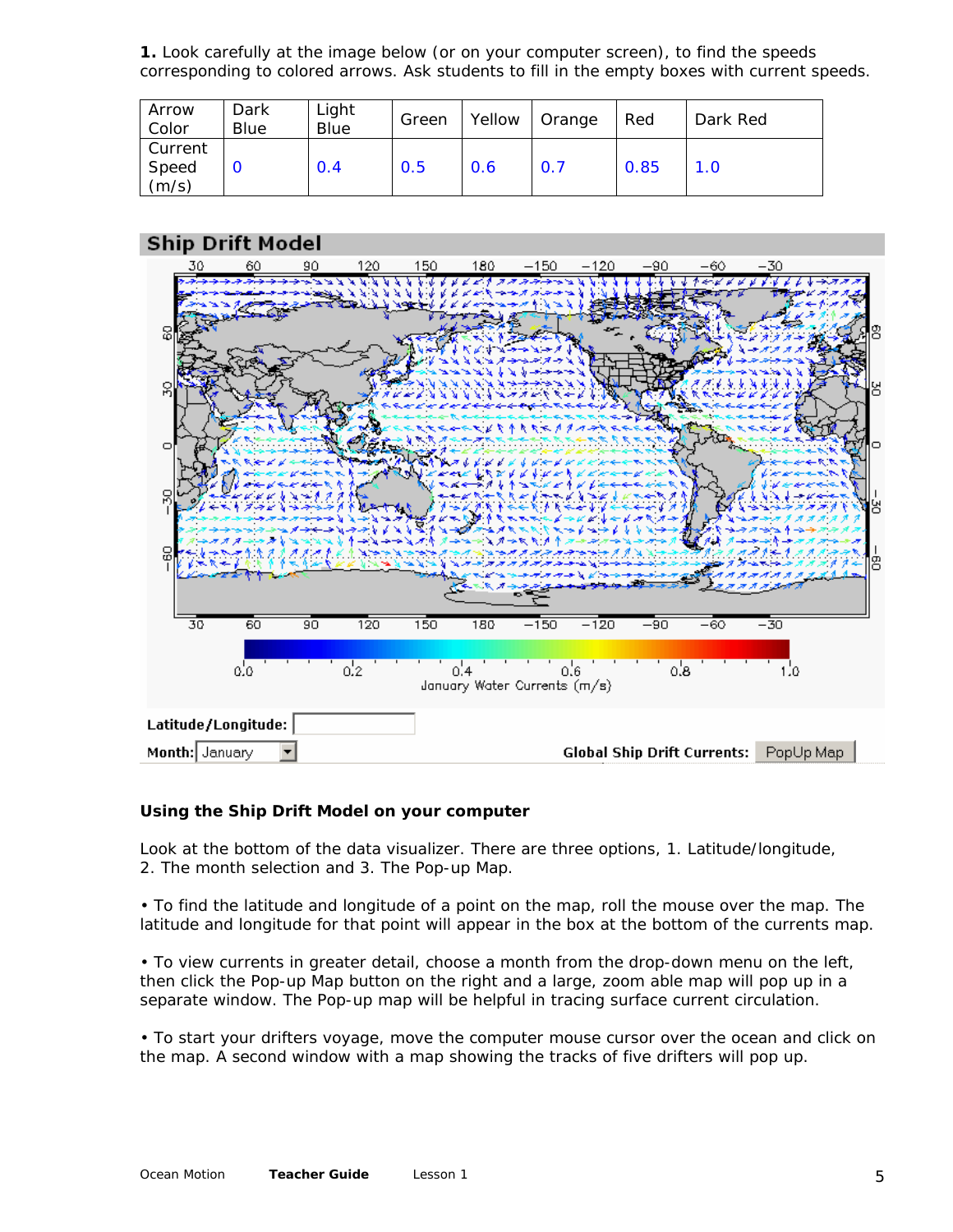In the example shown below, the start click was made near the southeast coast of the United States. A square, black, outline box marks the beginning of the drifter's voyage (labeled in the image with the word "Start"). The colored tracks (purple, blue, red, orange, blue) follow five drifters under the influence of variable currents through five years. A color-coded, diamondshaped, outline box marks the end of each track. The five different tracks show the approximate effects of the ocean surface current variability.

Coordinates on the map below use degrees of longitude (horizontal scale) and degrees of latitude (vertical scale). The starting point has a longitude near -80° and latitude near 31°.



**2.** Estimate the end locations for the five drifters and write the number in the table below.

| Drifter color | Blue  | Green | Orange | Red | Purple |
|---------------|-------|-------|--------|-----|--------|
| End longitude | $-69$ | 8     | -64    | -77 | $-64$  |
| End latitude  | 28    | 61    | 34     | 31  | 34     |

### **Experiment With Your Own Drifter**

Try creating your own voyager drifter. Use the main map of the Ship Drift Model as well as the higher resolution map to select a starting site and make a prediction of where your drifters will travel.

**3.** Starting Longitude \_\_\_\_\_\_\_\_\_\_\_\_\_\_\_\_\_\_ Starting Latitude \_\_\_\_\_\_\_\_\_\_\_\_\_\_\_\_\_\_\_\_

**4.** Sketch your prediction for the drifter's track on the map on the next page. In case of uncertainty, trace several possible routes.

**5.** Click your selected starting location on the map. Estimate the end locations of each of the five drifters:

| Drifter color | Blue | Green | Orange | Red | Purple |
|---------------|------|-------|--------|-----|--------|
| End longitude |      |       |        |     |        |
| End latitude  |      |       |        |     |        |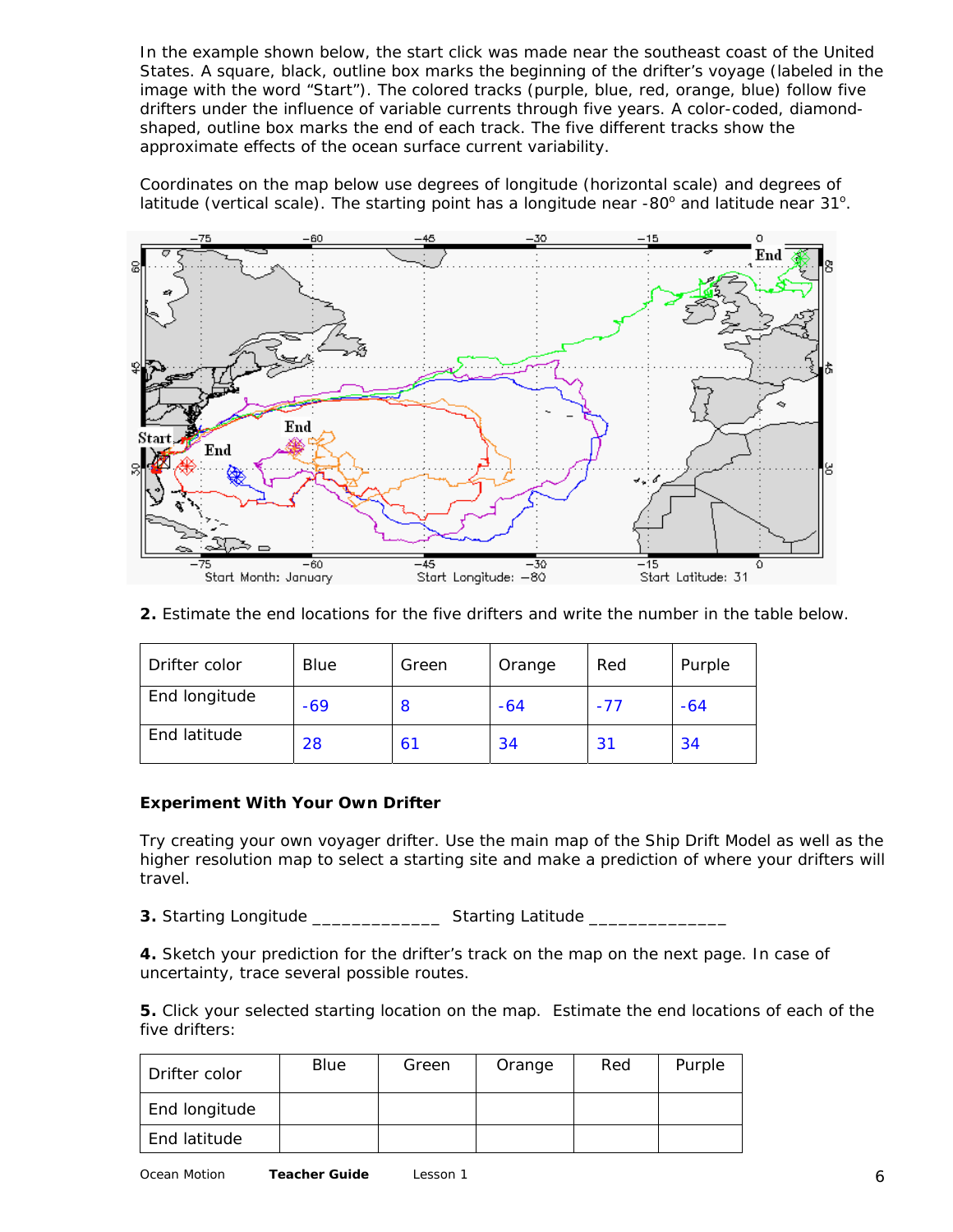**6.** How well does your estimate of the drifter route agree with the computer model? Where is there agreement? Where do predictions disagree the most?

<span id="page-6-0"></span>

# **Elaborate: Rubber Duckies Venture Around The World**

*What do you know about the flow of currents around the world?* 



Many tools are used to study the flow of the ocean. [Curt Ebbesmeyer,](http://www.oceanmotion.org/html/research/ebbesmeyer.htm) pictured on the left with tub toys, says that when investigating the paths of ocean surface currents, he uses every tool available. He studies [satellite](http://www.oceanmotion.org/html/gatheringdata/satellites-jason.htm) images and data from [buoys.](http://www.oceanmotion.org/html/gatheringdata/buoysanddrifers.htm) He tosses objects into the water to see where they go.

In January 1992, his toolbox grew even larger. A storm washed several containers from a ship bound from Hong Kong to Tacoma, Washington. One container carried 29,000 bathtub toys. Ten months later, plastic ducks, turtles, frogs, and beavers began washing up near Sitka, Alaska. A

new experiment had begun and Curt's career as a pioneer in the study of floating debris was in full swing.

Today, Curt presides over a network of thousands of beachcombers. These volunteers and hobbyists walk the beaches of the world, snatching up shoes, hockey equipment, surveyor stakes, bowling balls, Lego's, tobacco jars, utility poles, fishing gear, survival suits (with and without body parts), and the occasional message in a bottle, and report their findings to Curt. Curt studies the information, thinks about what it all means, and compiles these stories into a newsletter, Beachcombers Alert, which he mails to his subscribers four times a year. If a new cargo spill occurs, Curt alerts his network about what to look for.

Read more about Curt by clicking on his name in the first paragraph.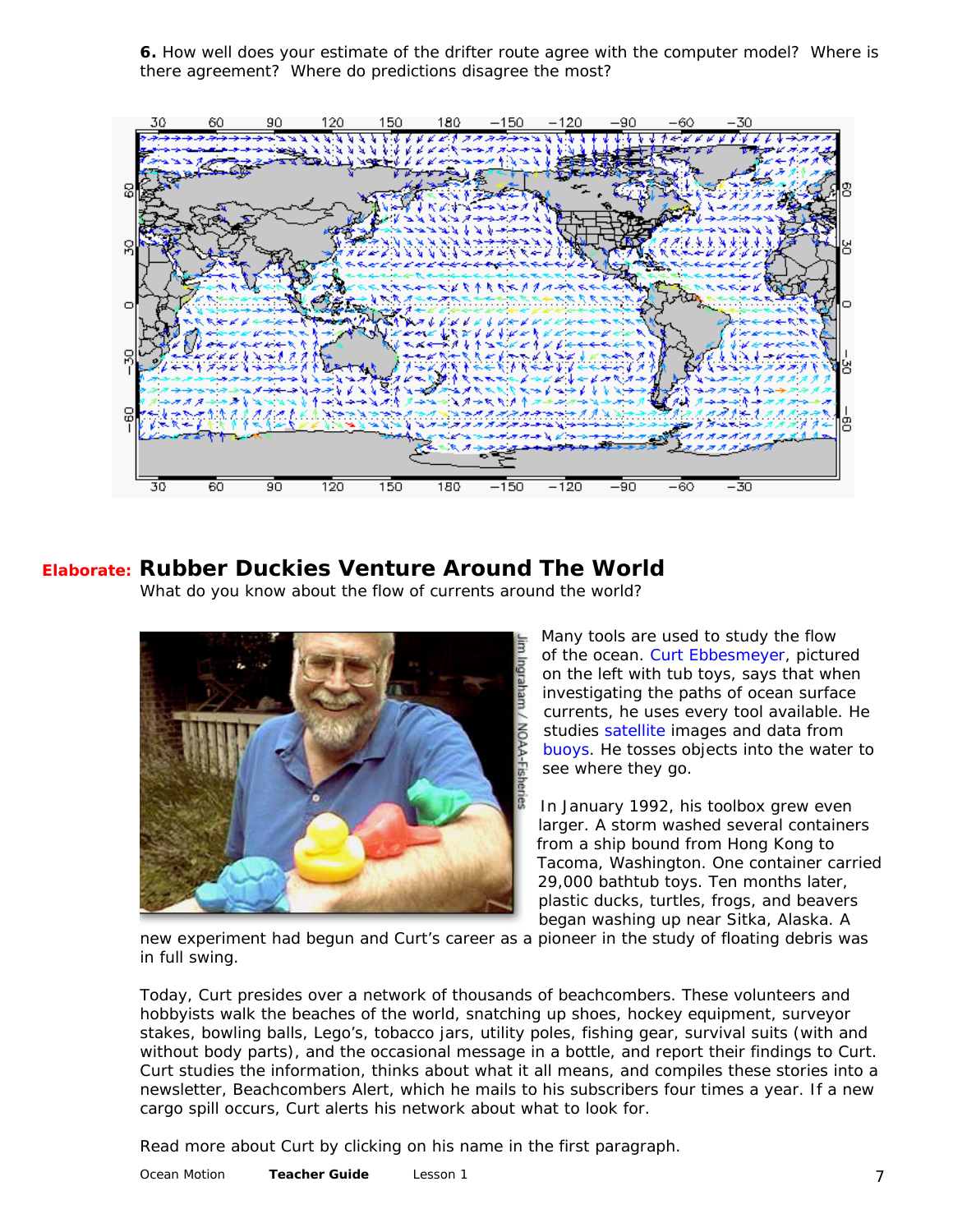## <span id="page-7-0"></span>**Explore: Dead Reckoning**

*How can one navigate—determine location—on the open ocean?* 

When not using the stars, Sun or moon to determine their location, sailors and explorers navigated by deduced (or dead) reckoning. This was the method used by [Columbus](http://www.oceanmotion.org/html/background/timeline1500.htm) and most other sailors of his era. In dead reckoning, the navigator finds his position by measuring the course and distance he has sailed from some known point. Starting from a known point, the navigator measures out his course and distance from that point on a chart, pricking the chart with a pin to mark the new position. Each day's ending position would be the starting point for the next day's course-and-distance measurement. For this method to work the navigator needed a way to measure his course and to measure the distance sailed. Course was measured by a magnetic compass, which had been known in Europe since at least 1183. Distance was determined by a time and speed calculation: the navigator multiplied the speed of the vessel by the time traveled to get the distance.

**7.** To determine speed on old sailing boats, sailors often used a log line. Describe how a log line was used and draw what a log line looked like. *A flat board was weighted along one edge to cause the edge to sink in water, and it was tied at its corners so that one of its flat sides always faced the ship when the rope was under tension. Knots were tied in the rope at regular intervals of about 12-15 meters to facilitate speed measurement. The flat board was necessary to maximize water "drag" or friction so that the board remained stationary in the water after it*  was tossed overboard. Sailors measured the speed of the ship using the count of knots in the *rope unrolled from the spool in 30 seconds. Knowing the speed, one can easily compute the distance traveled using the equation:* 



 *Distance = Speed x Time* 

The fundamental flaw in using this log line method to determine distance is that it does not account for the effects of surface currents. The log line method measures the speed of the ship relative to the surface water. It provides no means to estimate how fast the water itself flows. If a boat is carried westward by a strong current, the log line method will not reveal the existence of the current. This fact is related to Newton's First Law of Motion, which states that steady motion in a straight line is "natural" and undetectable without reference to an outside reference object.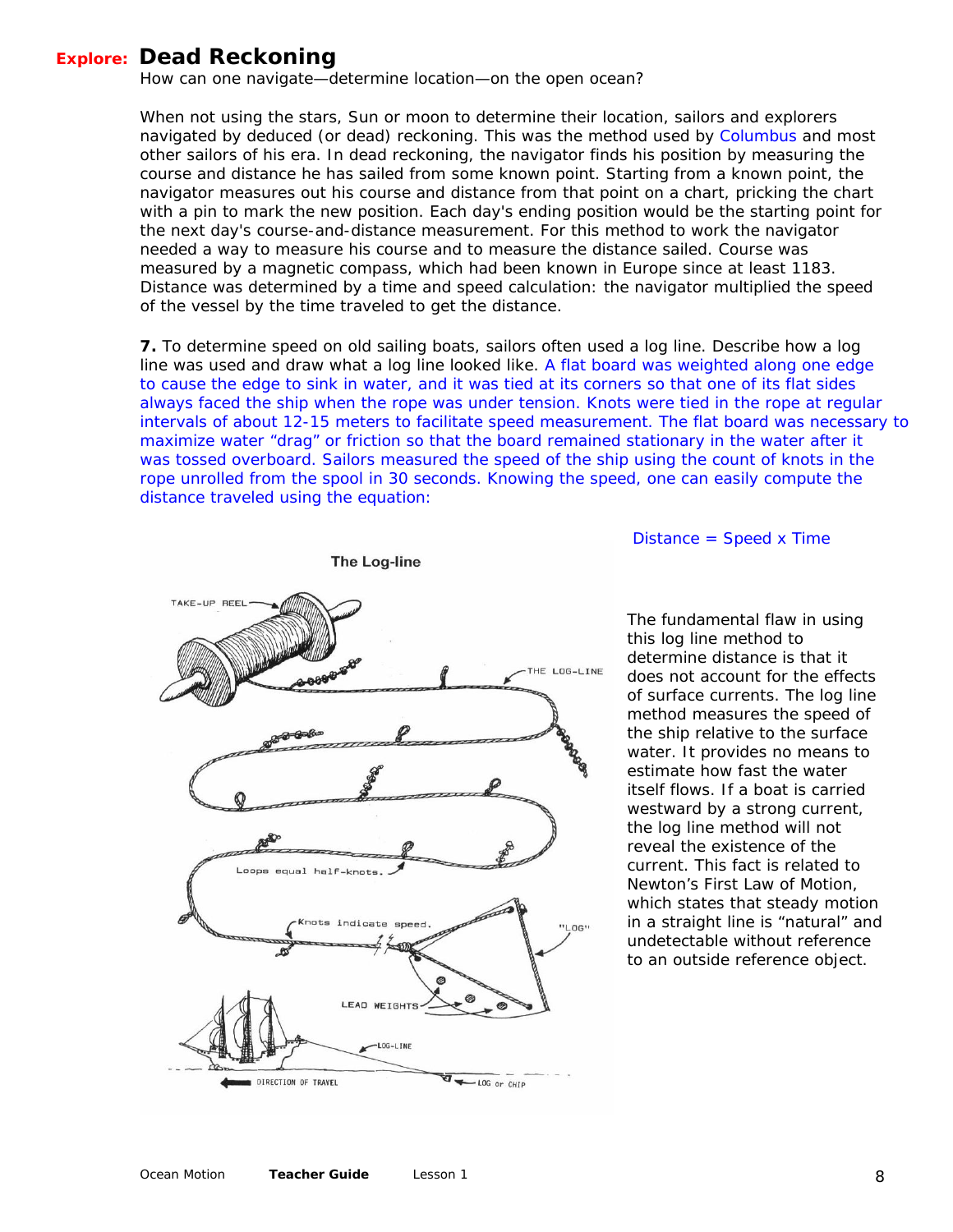**8.** How do you think a speedometer on a car measures speed? Are there any circumstances that might cause this measurement to be incorrect and not reveal the "true" speed of the car? *The car speedometer may count how many times the wheels go around per second and may use this count to estimate the speed. If the wheels have a larger or smaller radius than the manufacturer recommends then the speed would be wrongly estimated. The speed during a skid would not be measured.* 

To determine their direction of travel, sailors used the compass. The compass is a magnet with ends labeled N and S. The N end points to the north magnetic pole of the Earth. This pole is situated in northern Canada and does not coincide with the north geographic pole (the "North Pole"). True north lies along Earth's axis of rotation and points in the direction of Polaris, the North Star.

**9.** Click the link to ["Magnetic Declination](http://academic.brooklyn.cuny.edu/geology/leveson/core/linksa/magnetic.html)" and write a definition of it. Include a drawing that shows the difference between geographic north and magnetic north. *Magnetic declination, sometimes called magnetic variation, is the angle between magnetic north and true north. Declination is considered positive when east of true north and negative when west.* 



To plot their track on a map, sailors observed the heading or direction their ship traveled. They then compared their heading to the magnetic North direction revealed by a compass. Sailors were aware that the magnetic declination did not represent true north, so to compensate, they tried to map magnetic declinations around the globe. North as measured by the compass typically is off by several degrees; this variation depends on location and changes over decades.

Both the log line and the compass provided sailors with the means for deduced reckoning (frequently abbreviated ded or dead reckoning) so they could at least approximately reconstruct their travels. On the ocean, this task is crucial for survival and success since there are few stable landmarks in a fluid environment.

**10.** You may be accustomed to using deduced reckoning when you travel from one place to another. For example, suppose you are in a car or

train and judge that you are "30 minutes from downtown." What simple assumptions does this make about your travel? *You are assuming that your travel will proceed at the normal pace and that no unusual or unforeseen events will delay or hasten your arrival.* 

**Closed Loop Survey** To practice and test your skills of measurement and deduced reckoning, try conducting a closed loop survey [activity](http://physics.gallaudet.edu/survey/closedloop.html). This activity can be done on a small desktop, as well as outside. Making measurements of your travels in a closed loop, where you end up at the point where you started provides a simple check of navigation methods. If you come back to the same point, your measurements should determine a path that draws a closed loop.

Sailors knew that surface currents affected the accuracy of their navigation predictions. They called the difference between their deduced and astronomically determined positions, ship [drift.](http://www.oceanmotion.org/html/gatheringdata/shipdrifts.htm) Astronomical determination of positions on Earth using the Sun and the stars is possible because the stars appear fixed and the Sun follows a cyclical, predictable motion. The measured differences between positions determined by dead reckoning and astronomical methods provided the earliest estimates of ocean surface currents.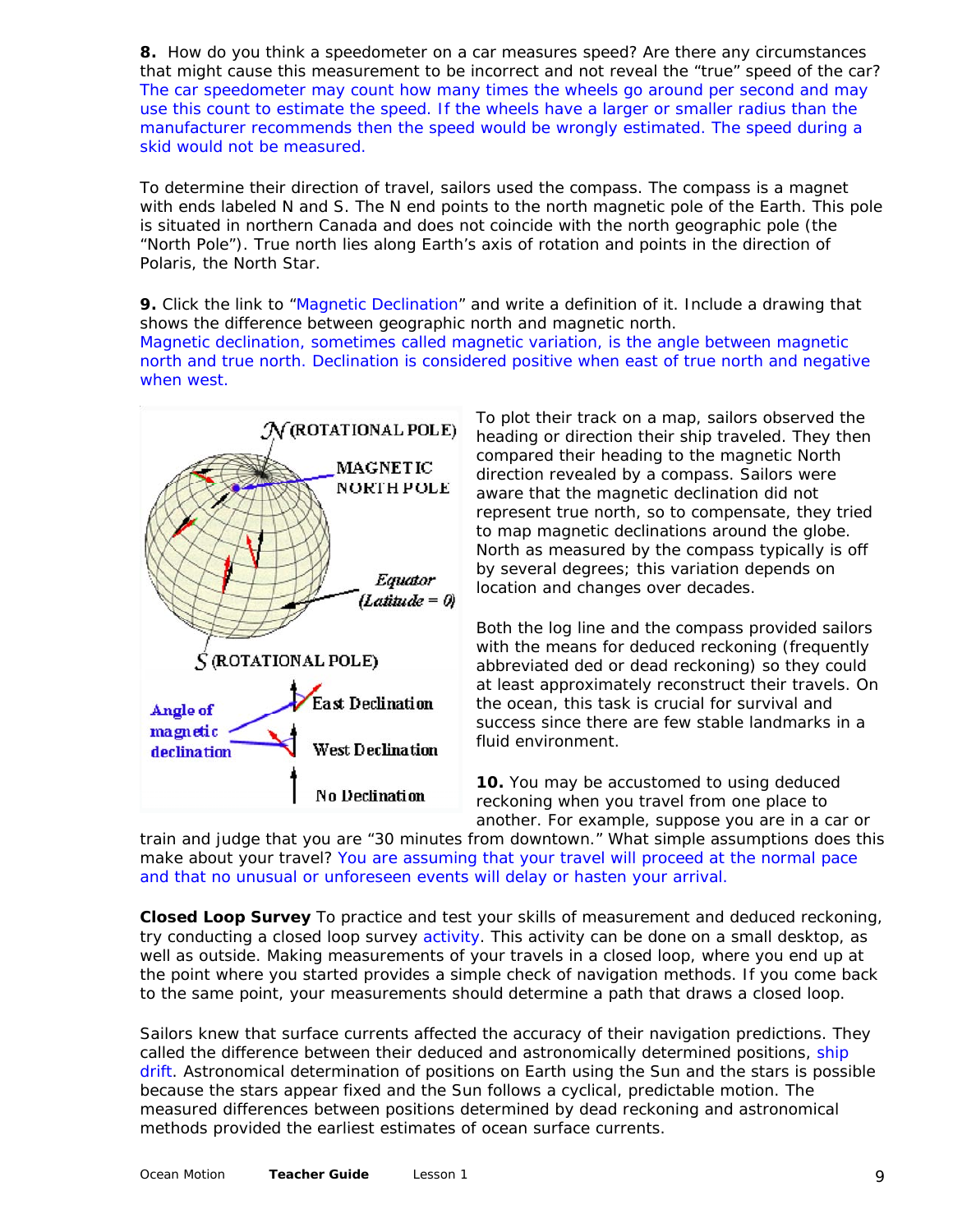# <span id="page-9-0"></span>**Elaborate: The Astronomical Fix**

*How can you determine where you are located on planet Earth?* 

The stars, moon, and Sun provide reference points necessary to determine one's position accurately. As Earth rotates, the astronomical objects follow a path in the sky. The time they reach determined positions may be used to determine your longitude and latitude.

Our Earth is a sphere, and angles are used to specify the location of sites on the surface of the Earth. In the east-west direction, one measures longitude with  $0^\circ$  set at Greenwich, England. Moving westward (towards America), longitude angles are negative: between -180° and 0°. Moving eastward (towards Europe, the Middle East and Russia), longitude angles are positive: between  $0^{\circ}$  and  $+180^{\circ}$ .



In the north-south direction, one measures latitude with  $0^\circ$  set at the equator of Earth. Northward (towards the North Pole), positive latitude angles are between  $0^{\circ}$  and  $90^{\circ}$ . Southward (towards the South Pole), negative latitude angles are between -90 $^{\circ}$  and 0 $^{\circ}$ .



Over the course of 24 hours, Earth rotates through 360 degrees, and the stars appear to rotate in the opposite direction. The positions of the stars, moon and Sun in the sky at any specific time, depends on your location. By carefully measuring both the positions of astronomical object positions and the times, you can find your latitude and longitude. This is called an "astronomical fix".

## **Find Your Place In The Sun** by measuring your longitude and latitude.

The easiest times to determine one's position are when the astronomical bodies pass overhead or reach their highest elevation above the horizon. Solar noon is when the Sun is highest in the sky. On a clear day, it is easy to determine the time of solar noon. As an [investigation](http://physics.gallaudet.edu/survey/calcll3.html), measurements of the Sun around solar noon may be used to determine longitude and latitude.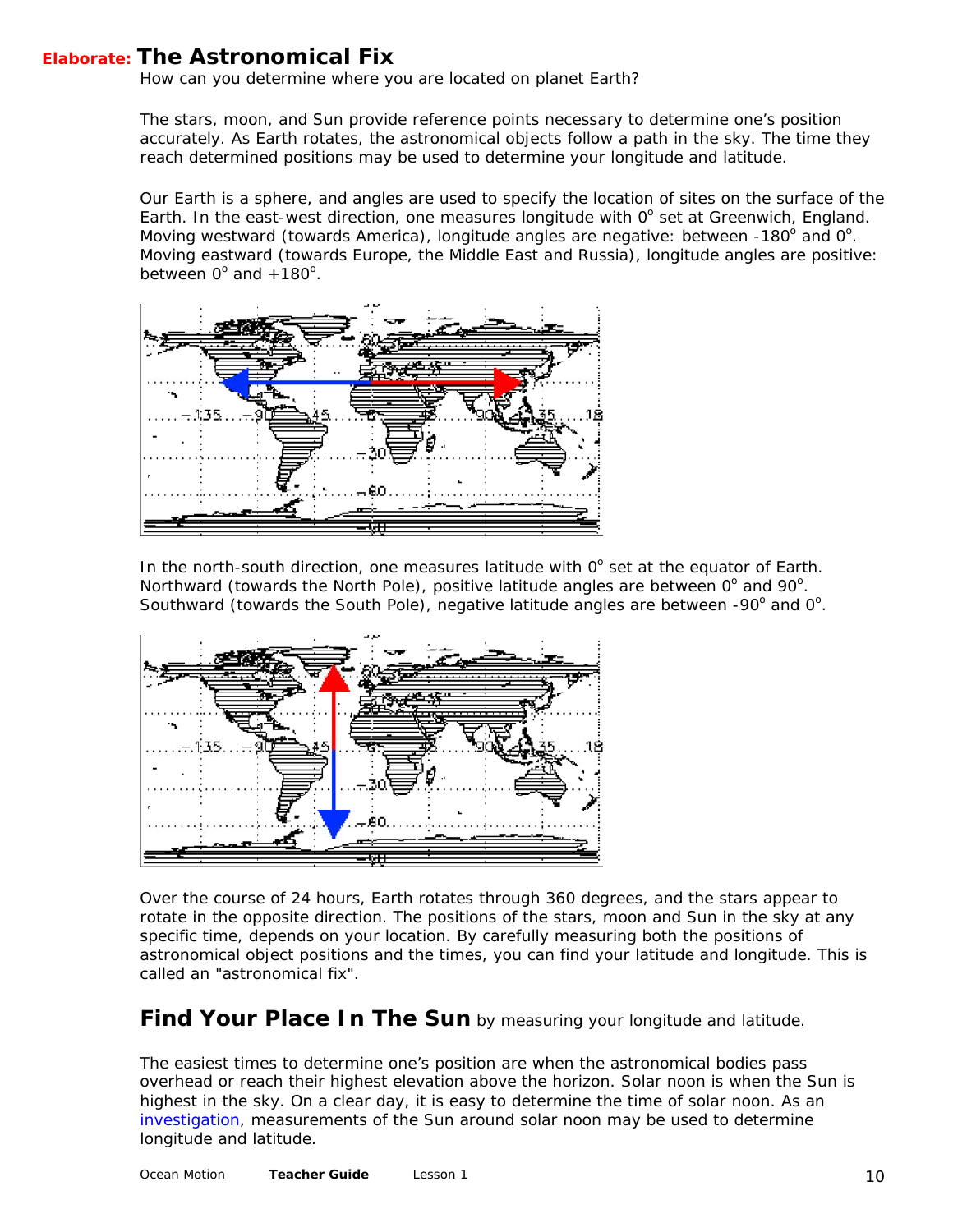## <span id="page-10-0"></span> **Explore: The Columbus Voyages**

*How can we track a voyage of Columbus?* 



In celestial navigation, the navigator observes celestial bodies (Sun, Moon and stars) to measure latitude. (In Columbus's day, it was usually impossible to measure one's longitude.) Even in ancient times, it was fairly easy to find one's latitude by looking at the Sun and stars, as long as one wasn't too concerned about accuracy. Each star has a



Santa-Maria

celestial latitude or declination. Knowing the declination of a star that is directly overhead enables you to know your latitude on earth. Even if a star isn't directly overhead, by measuring the angle between the star and the overhead point (called the zenith), you can still determine your latitude — provided you measure the star at the time of night when the star is highest in the sky.

Use Table 1 (below) to re-create Columbus's travels with the [Voyager model.](http://oceanmotion.org/html/resources/voyager.htm) To make the recreation as accurate as possible, this model provides three tools: ocean current data, a historical model of Earth's magnetic field, and physics kinematic equations to trace a ship's movements. Because the ocean currents of Columbus's time are unknown, this model uses monthly surface current data based on [ship drift](http://www.oceanmotion.org/html/resources/drifter.htm) observations made mostly in the 20<sup>th</sup> century. Observed current fluctuations (i.e., the "Variable Current" in the model) are simulated with random numbers. This model does not simulate the effect of winds. Rather, it uses speeds measured by Columbus and his crew. These log-line speeds reflect both the wind conditions and the way the ship was being sailed.

To determine his direction (or heading), Columbus relied on a compass, and his readings were not corrected for the difference between magnetic north and the geographic north. The Voyager model includes a magnetic model that predicts Earth's magnetic field on Earth's surface between 5000 BC and 1950 AD.

Historical records provide navigation details about the voyages of Columbus. Table 1 is based on Columbus's record of his first voyage to the Americas. Values have been adapted and simplified from the website of Keith A. Pickering.

**11.** Begin a simulation of Columbus's voyage by manipulating the [Voyager model](http://oceanmotion.org/html/resources/voyager.htm) and record the values for longitude and latitude for 34 days in 1492 in table 1. On the left side of the model, you will input the following:

- Year: 1492
- Month: September
- Initial Longitude: -17.0
- Initial Latitude: -28.0
- Compass Heading
- Log Line Speed (meters/second) as indicated in Table I for each of the days.
- After putting in the data for the first day, click the **Start** button.

• For each following day, enter the compass heading and logline speed from the table and click continue.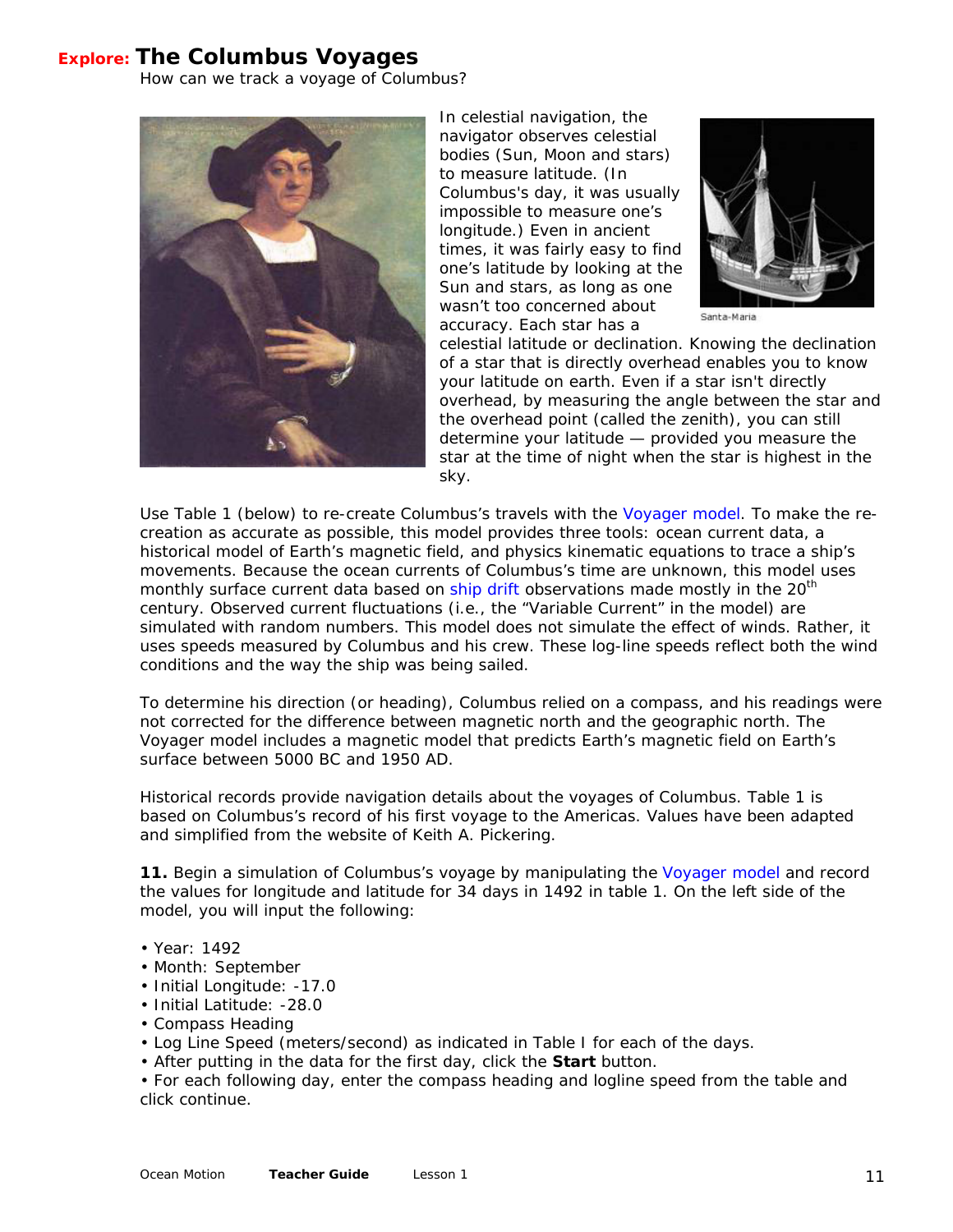The columns on the right side of the model control panel show, current, longitude and latitude at the day's end and magnetic field information. The magnetic variation is labeled as the "magnetic field declination". Record the final longitude and latitude values in Table 1.

## **Table 1 – Recreating Columbus's First Voyage to America**

| Starting Longitude and Latitude -17.0, 28.0 |                                  |                       |                                                    |                                  |                           |                       |                           |
|---------------------------------------------|----------------------------------|-----------------------|----------------------------------------------------|----------------------------------|---------------------------|-----------------------|---------------------------|
| 1st<br>Column                               | <b>Compass</b><br><b>Heading</b> | <b>Speed</b><br>(m/s) | Final<br>Long, Lat                                 | 2nd<br>Column                    | <b>Compass</b><br>Heading | <b>Speed</b><br>(m/s) | <b>Final</b><br>Long, Lat |
| <b>Dates</b>                                |                                  |                       |                                                    | <b>Dates</b><br><b>Continued</b> |                           |                       |                           |
| Sep 8                                       | 270                              | 0.52                  | $-17.5, 27.9$                                      | Sep 25                           | 234.4                     | 1.23                  | $-47.7, 27.9$             |
| Sep 9                                       | 277.7                            | 3.09                  | $-20.3, 28.2$                                      | Sep 26                           | 261.3                     | 1.77                  | $-49.4, 27.5$             |
| Sep 10                                      | 270                              | 3.43                  | $-23.5, 28.1$                                      | Sep 27                           | 270                       | 1.37                  | $-50.8, 27.4$             |
| Sep 11                                      | 270                              | 2.52                  | $-25.9, 28.1$                                      | Sep 28                           | 270                       | 0.80                  | $-51.6, 27.4$             |
| Sep 12                                      | 270                              | 1.89                  | $-27.7, 28.1$                                      | Sep 29                           | 270                       | 1.37                  | $-52.9, 27.4$             |
| Sep 13                                      | 270                              | 1.89                  | $-29.5, 28.0$                                      | Sep 30                           | 270                       | 0.80                  | $-53.6, 27.4$             |
| Sep 14                                      | 270                              | 1.14                  | $-30.7, 27.9$                                      | Oct 1                            | 270                       | 1.43                  | $-54.9, 27.4$             |
| Sep 15                                      | 270                              | 1.83                  | $-32.4, 27.8$                                      | Oct 2                            | 270                       | 2.23                  | $-56.9, 27.3$             |
| Sep 16                                      | 270                              | 2.23                  | $-34.4, 27.6$                                      | Oct 3                            | 270                       | 2.69                  | $-59.3, 27.1$             |
| Sep 17                                      | 270                              | 2.86                  | $-37.0, 27.6$                                      | Oct 4                            | 270                       | 3.61                  | $-62.5, 26.8$             |
| Sep 18                                      | 270                              | 3.15                  | $-39.9, 27.5$                                      | Oct 5                            | 270                       | 3.26                  | $-65.3, 26.6$             |
| Sep 19                                      | 270                              | 1.43                  | $-41.1, 27.3$                                      | Oct 6                            | 270                       | 2.29                  | $-67.3, 26.5$             |
| Sep 20                                      | 271                              | 0.52                  | $-41.8, 27.3$                                      | Oct 7                            | 266                       | 1.60                  | $-68.7, 26.4$             |
| Sep 21                                      | 270                              | 0.92                  | $-42.9, 27.2$                                      | Oct 8                            | 247.5                     | 0.66                  | $-69.3, 26.3$             |
| Sep 22                                      | 292.5                            | 2.06                  | $-44.7, 27.6$                                      | Oct 9                            | 248.2                     | 1.80                  | $-70.8, 25.8$             |
| Sep 23                                      | 315                              | 1.83                  | $-46.0, 28.6$                                      | Oct 10                           | 247.5                     | 3.38                  | $-73.6, 24.6$             |
| Sep 24                                      | 270                              | 0.83                  | $-46.9, 28.5$                                      | Oct 11                           | 257.7                     | 2.83                  | $-75.9, 23.9$             |
|                                             |                                  |                       | 2.67 nautical mile = 1 league; 1 nmi = 1852 meters |                                  |                           |                       |                           |
| Final Longitude and Latitude: -73.7, 22.2   |                                  |                       |                                                    |                                  |                           |                       |                           |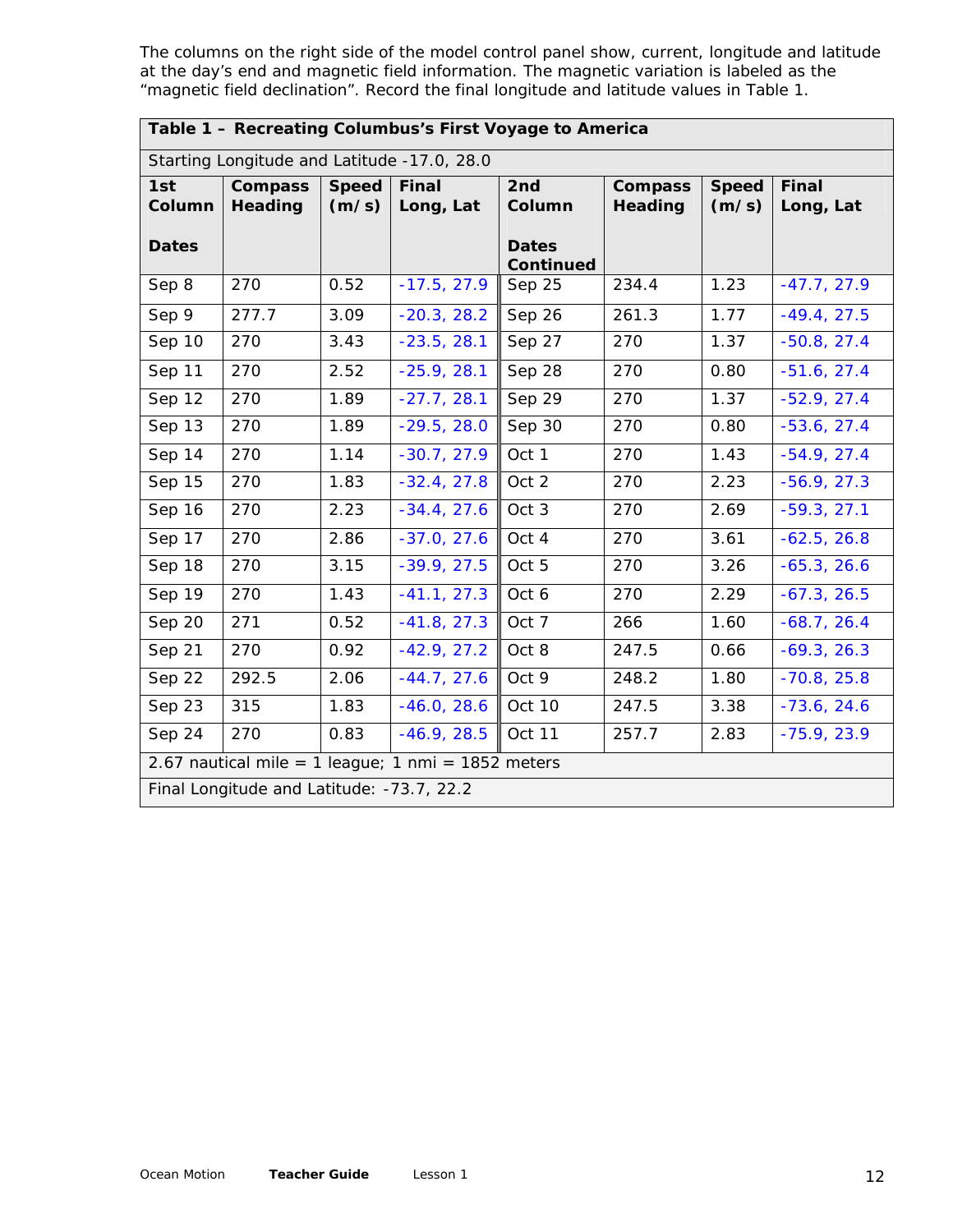### **Team 12.** When you have completed recording all longitudes and latitudes, use these values and **Project** trace the simulated voyage on the map below.



*Note: If you repeat the voyage or have several teams of students use the model; you will notice that the final predicted location (longitude and latitude) of the ship on October 11 varies. This variation is due to the measured uncertainty in the current data. The model deliberately simulates current fluctuations unless you turn off this feature by setting Variable Current to "No." You may use the same model to simulate a voyage that begins from a location anywhere else on the globe. With no knowledge of the wind conditions at another site, you might set the "log line" speed to Columbus's mean speed.*

#### **Elaborate: Voyage Speeds**

*What can we learn from Columbus's recorded speeds?* 

The mean speed of Columbus's voyage was 1.91 m/s. This speed was measured with a log line device and does not include ocean surface currents. Unlike today's self-powered boats, which burn coal, gas or oil, Columbus's boats relied on wind power. Wind power has the disadvantage that it is variable, but has the advantage that it is freely available. The figure, on the right, shows a histogram of the voyage speeds: the horizontal axis shows speed and the vertical axis the number of days at each speed. Note that Columbus's speed varied greatly, perhaps largely a reflection of the varying wind and sailing conditions.



**13.** Measure your walking speed. How does your walking speed compare to Columbus's mean speed? *Most people have walking speeds near 1 meter per second, which is nearly half of Columbus's speed on his voyage to America.*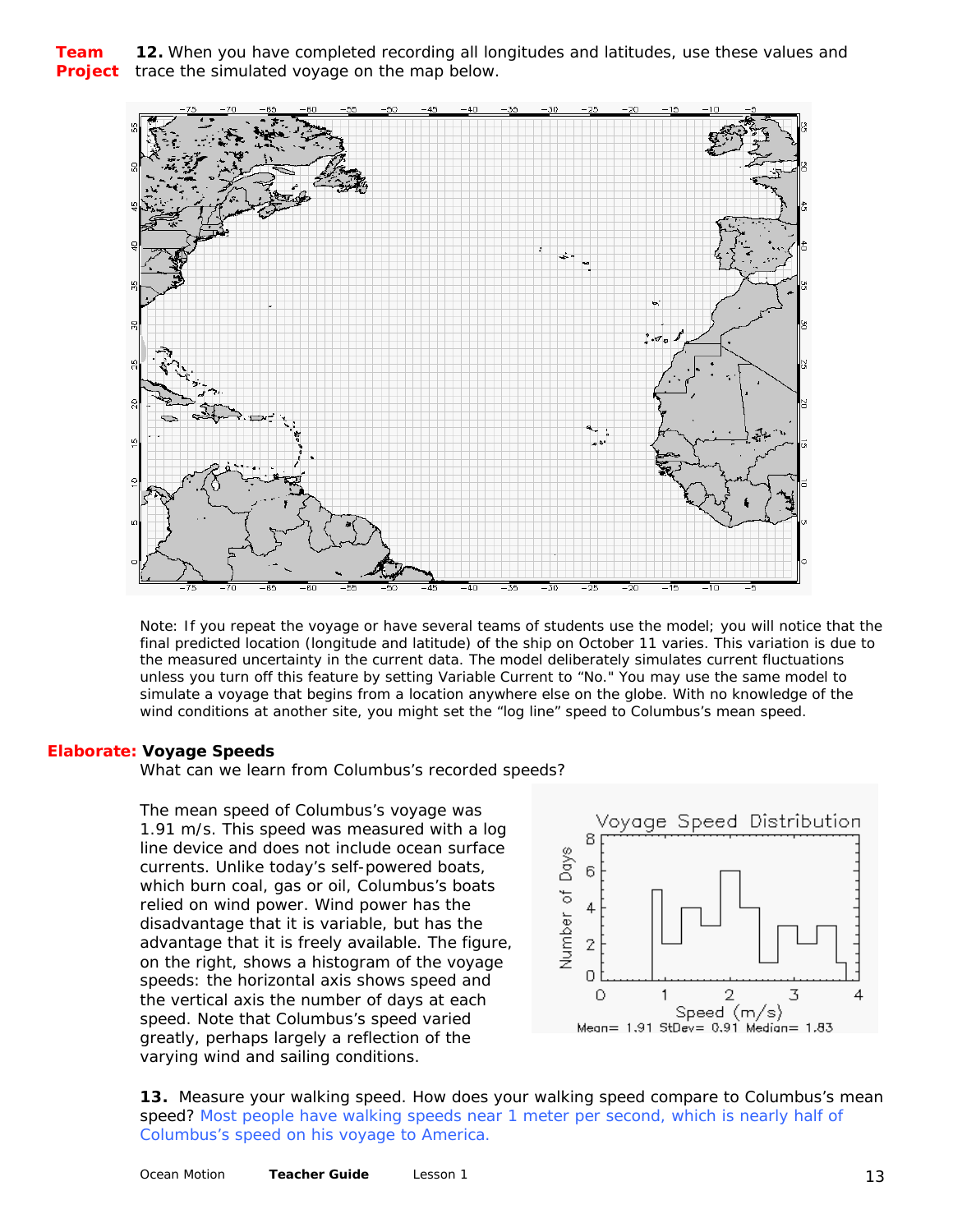# <span id="page-13-0"></span>**Elaborate: The Voyage Of The Bounty—Tracking Captain Bligh**

*What kind of information did explorers collect during their voyages?* 



 $\overline{\phantom{a}}$ 

The famous voyage of Captain William Bligh, left, on the HMS B ounty to Tahiti provides an example in which astronomical fixes and dead reckoning played an important role in navigation. After having sail ed halfway around the world, some of Bligh's crew mutinied, putt ing the captain and his loyal crewmembers to sea, in a small boat near Tahiti.

While on the Bounty, Captain Bligh had access to an accurate clock that kept Greenwich, England, time so that as he sailed, he could compute his longitude based on the time difference between solar noon and Greenwich time. Because Earth rotates once (360°) in 24 hours, every degree in longitude is equivalent to a time shift of solar noon relative to Greenwich of 24 hr/360° or 4 minutes of time per

degree of longitude. Bligh had to bring a clock along on his voyage to keep in time with Greenwich. Today, Greenwich time has been replaced by Universal time and we can find the current Universal time over the Internet (http://aa.usno.navy.mil/faq/docs/UT.html).

After the mutiny, Bligh and the loyal members of his crew, deprived of access to a clock, used estimates of his small sailboat's speed and direction to estimate degrees of longitude and latitude referenced to a nearby islands and landmarks.

Use Captain Bligh's diary from his voyage to reproduce a portion of his travels. The text of his diary is available in an interactive Bounty Log [form,](http://oceanmotion.org/html/resources/bounty.htm) pictured below. Using Bligh's words, we track a portion of his voyage and learn about his magnetic variation measurements.

|                       | <b>Select Section</b> | <b>Select Date</b>                |   | <b>Text Selection Search</b><br><b>Enter Search String</b> |  |
|-----------------------|-----------------------|-----------------------------------|---|------------------------------------------------------------|--|
| Title                 | ÷                     | August, 1787                      | ÷ |                                                            |  |
| GO                    |                       | GO                                |   | <b>NEXT</b><br><b>START</b><br>Search Status: Ready        |  |
| <b>Text Selection</b> |                       |                                   |   |                                                            |  |
|                       |                       |                                   |   |                                                            |  |
|                       |                       |                                   |   |                                                            |  |
|                       |                       |                                   |   |                                                            |  |
|                       |                       |                                   |   |                                                            |  |
|                       |                       |                                   |   |                                                            |  |
|                       |                       |                                   |   |                                                            |  |
|                       |                       | Degree, Minute, Seconds Converter |   |                                                            |  |

Select one of the following date links. The links will produce a map on which you may plot Bligh's voyage.

[December 1787,](http://oceanmotion.org/pdf/map121787.pdf) [January 1788](http://oceanmotion.org/pdf/map011788.pdf), [February 1788](http://oceanmotion.org/pdf/map021788.pdf), [March1788,](http://oceanmotion.org/pdf/map031788.pdf) [May1788](http://oceanmotion.org/pdf/map051788.pdf), [July 1788](http://oceanmotion.org/pdf/map071788.pdf),

#### [August 1788,](http://oceanmotion.org/pdf/map081788.pdf) [September 1788,](http://oceanmotion.org/pdf/map091788.pdf) [October 1788,](http://oceanmotion.org/pdf/map101788.pdf) [May1789](http://oceanmotion.org/pdf/map051789.pdf)

Access Bligh's diary for the month by using **Select Date** on the [form](http://oceanmotion.org/html/resources/bounty.htm) and pressing the GO button. The diary text for the month will appear in the **Text Selection** area. Search through the diary text for Captain Bligh's longitude, latitude and magnetic variation (magnetic variation is the same as magnetic declination) values. Each should be converted to decimal degrees using the **Degree, Minutes, Seconds,** and **Converter**.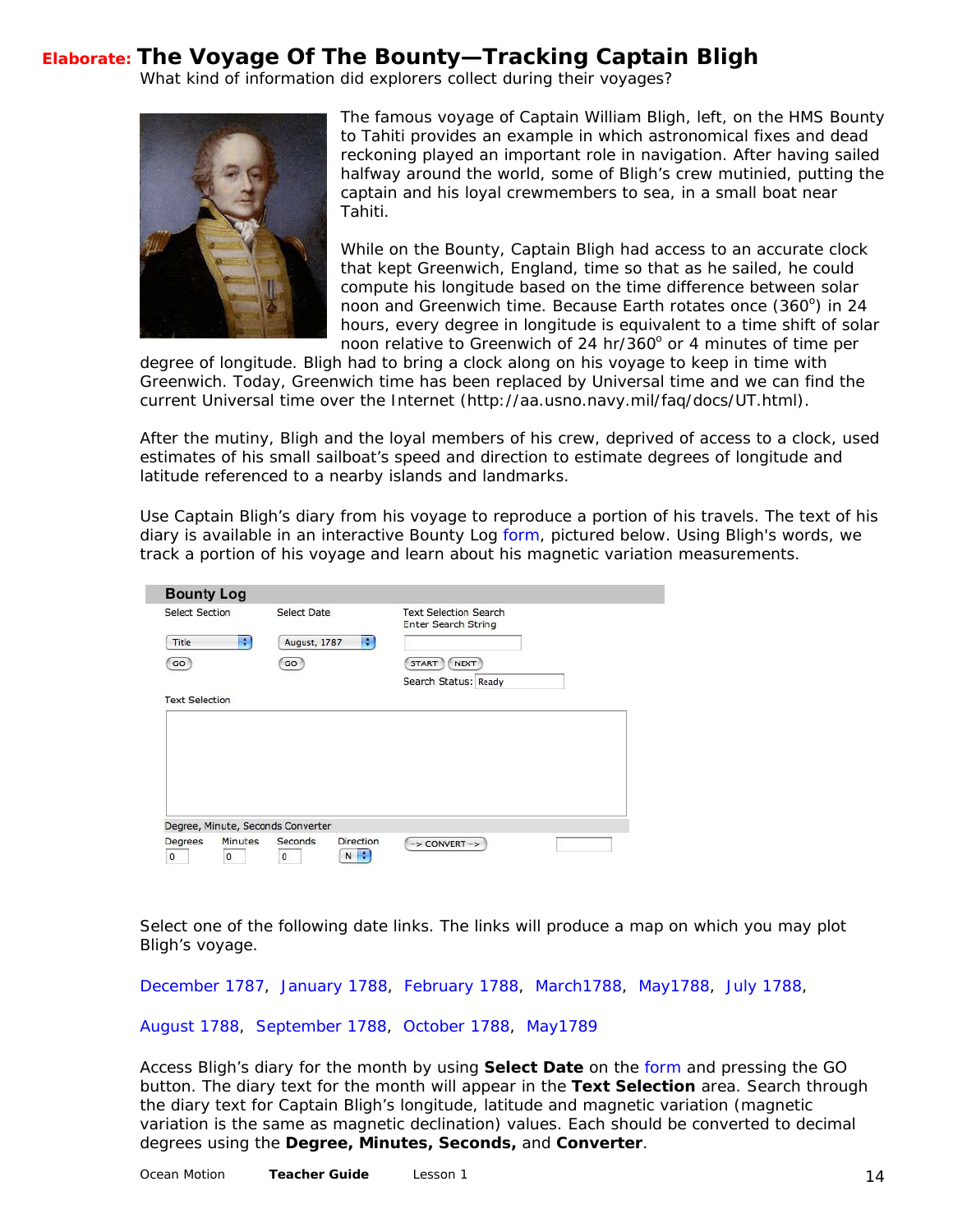For the locations where the magnetic variation is available, compare its value to the predictions of the magnetic model in [Voyager](http://oceanmotion.org/html/resources/voyager.htm) Model.

**14.** Fill in Table 2 with your data.

| <b>Table 2 - Tracking Captain Bligh</b> |                            |                |                               |                |                               |                |
|-----------------------------------------|----------------------------|----------------|-------------------------------|----------------|-------------------------------|----------------|
| <b>Date</b>                             | Longitude                  |                | Latitude                      |                | <b>Magnetic Variation</b>     |                |
|                                         | Degrees (°)<br>Minutes (') | <b>Decimal</b> | Degrees $(°)$<br>Minutes (')  | <b>Decimal</b> | Degrees ( $o2$<br>Minutes (') | <b>Decimal</b> |
| April 7<br>1788                         | 75 $^{\circ}$ , 54' W      | $-75.9$        | 60 $^{\circ}$ , 24' S         | $-60.4$        | $27^{\circ}$ , 9' E           | $+27.15$       |
| 9                                       | $76^{\circ}$ , 58' W       | $-76.97$       | $59^{\circ}$ , $31^{\circ}$ S | $-59.52$       |                               |                |
| 13                                      | $76^\circ$ , 1' W          | $-76.02$       | $58^{\circ}$ , 9' S           | $-58.15$       |                               |                |
| 21                                      | $70^\circ$ , $7' W$        | $-70.12$       | 58 <sup>°</sup> , 31′ S       | $-58.52$       |                               |                |
| 25                                      | $57^\circ$ , 4' W          | $-57.07$       | $54^{\circ}$ , 16' S          | $-54.27$       |                               |                |

**15.** During your selected month, trace Captain Bligh's voyage on the map. Draw arrows to show his direction of travel.



**16.** How well do the predictions of magnetic variation match Captain Bligh's observations? *April had only one observation of magnetic variation. The model and Bligh disagree considerably for the April 7, 1788 date. The model fits magnetic data over the whole Earth and for 7 millennia. To judge the model for 1788, you would need more data both from Bligh and other sources.*